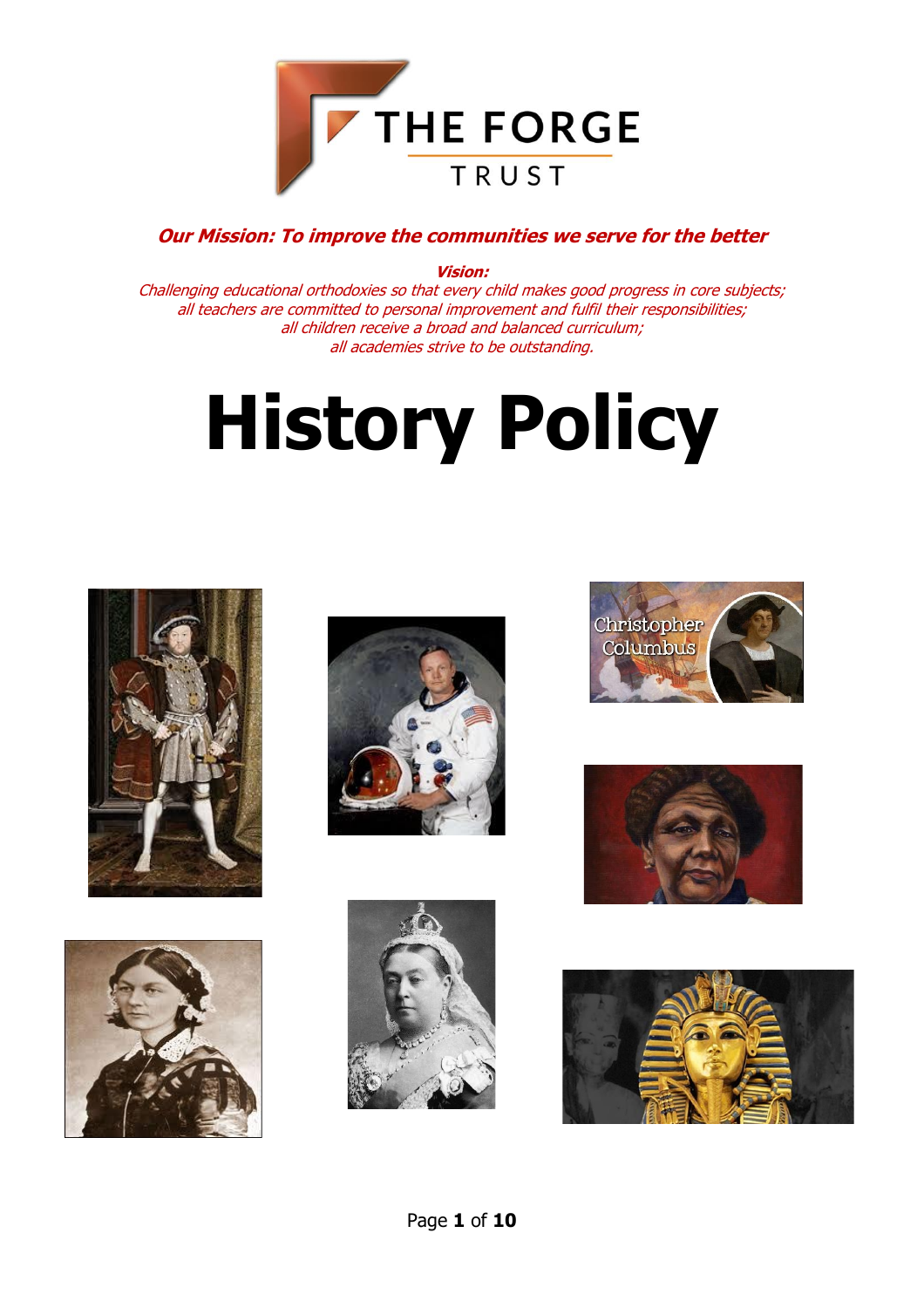

### **Curricular Intent**

The History curriculum within the Forge Trust is based on the National Curriculum Programmes of Study and informed by the aims and purpose of study statements.

#### **National Curriculum Purpose of Study**

A high-quality History education will help pupils gain a coherent knowledge and understanding of Britain's past and that of the wider world. It should inspire pupils' curiosity to know more about the past. Teaching should equip pupils to ask perceptive questions, think critically, weigh evidence, sift arguments, and develop perspective and judgement. History helps pupils to understand the complexity of people's lives, the process of change, the diversity of societies and relationships between different groups, as well as their own identity and the challenges of their time.

#### **Aims of The National Curriculum**

The national curriculum for history aims to ensure that all pupils:

- Know and understand the history of these islands as a coherent, chronological narrative, from the earliest times to the present day: how people's lives have shaped this nation and how Britain has influenced and been influenced by the wider world;
- Know and understand significant aspects of the history of the wider world: the nature of ancient civilisations; the expansion and dissolution of empires; characteristic features of past non-European societies; achievements and follies of mankind;
- Gain and deploy a historically grounded understanding of abstract terms such as 'empire', 'civilisation', 'parliament' and 'peasantry';
- Understand historical concepts such as continuity and change, cause and consequence, similarity, difference and significance, and use them to make connections, draw contrasts, analyse trends, frame historically-valid questions and create their own structured accounts, including written narratives and analyses;
- Understand the methods of historical enquiry, including how evidence is used rigorously to make historical claims, and discern how and why contrasting arguments and interpretations of the past have been constructed.
- Gain historical perspective by placing their growing knowledge into different contexts, understanding the connections between local, regional, national and international history; between cultural, economic, military, political, religious and social history; and between short- and long-term timescales.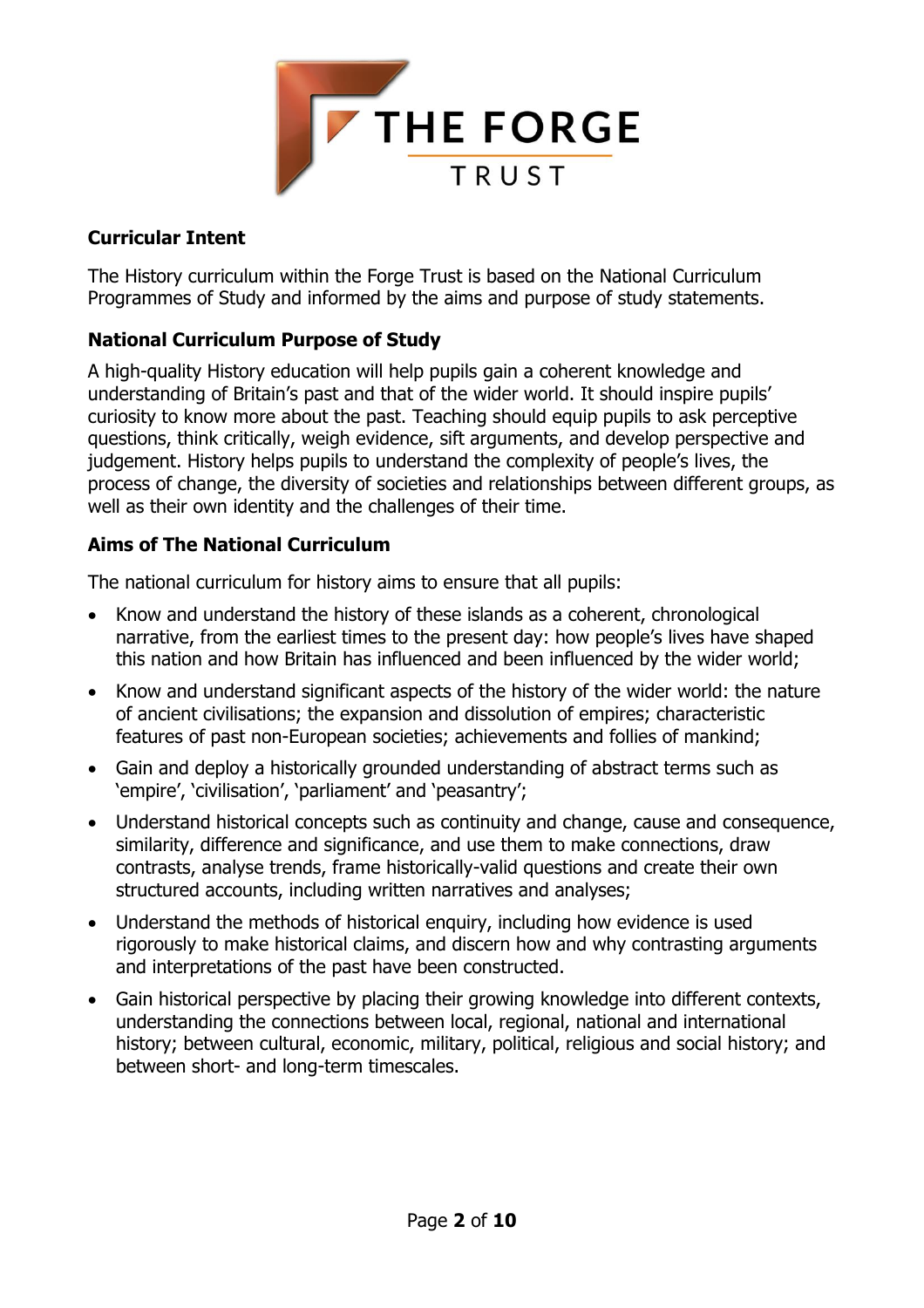

The aims and purpose of study within the National Curriculum outlined above has been synthesised into the following statements to facilitate staff with the planning cycle. It is intended that each unit seeks to develop knowledge and understanding of the elements below:

- 1. Coherent knowledge of Britain's past and wider world (Long Term Plan and overview);
- 2. Key Concepts: continuity and change, cause and consequence, similarities and differences;
- 3. Abstract Terms: Civilisation, Empire, Parliament, Peasantry;
- 4. Enquiry; use of sources/ weighing and sifting evidence;
- 5. Connections: contrasts and trends/ questioning;
- 6. Curiosity and questioning.

### **Approach to Teaching and Learning**

History teaching focuses on enabling children to think as historians. We place an emphasis on examining historical artefacts and primary sources. In each Key Stage we give children the opportunity to visit sites of historical significance. We encourage visitors to come into the school and talk about their experiences or interpretations of events in the past. We recognise and value the importance of stories in history teaching, and where appropriate visual media, and we regard this as an important way of stimulating interest in the past. We focus on helping children understand that historical events can be interpreted in different ways and that they should always ask searching questions, such as "how do we know?", about information they are given. In this there are important cross curricular links to elements of the English curriculum, to British Values and elements of the stay safe agenda including Prevent in which it is important to challenge bias, weigh evidence and make safe decisions.

We recognise the fact that in all classes there are children of widely-different abilities in history and we seek to provide suitable learning opportunities for all children by matching the challenge of the task to the ability of the child. We achieve this through differentiation:

- Setting common tasks which are open-ended and can have a variety of responses;
- Differentiated learning objectives and success criteria where appropriate;
- Setting tasks of increasing difficulty. Not all children complete all tasks;
- Grouping children by ability in the room and setting different tasks for each ability group;
- Providing resources of different complexity depending on the ability of the child;
- Using adult intervention including support staff and guided groups.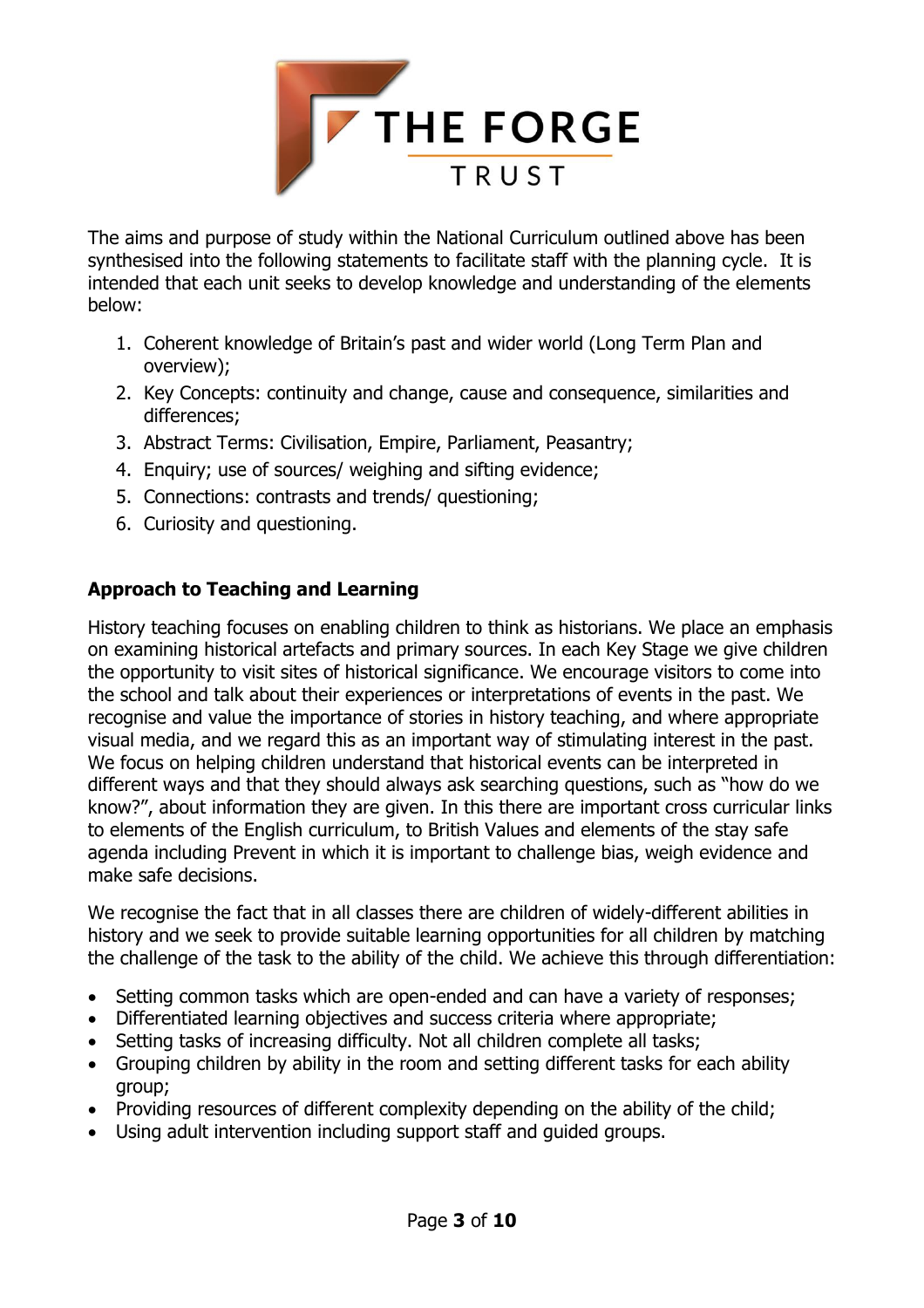

#### **Resources**

There are sufficient resources for all History teaching units in the academy. We keep these resources in a central store where there is a box of equipment for each unit of work. The library contains a good supply of topic books and the ICT suite is available for software and internet links. Network groups within the trust highlight resources that have been used successfully and enable us to build up an increasingly effective resource base.

### **The Contribution of History to Other Subjects**

There are important links between history and many other areas of the curriculum including geography where there is overlap between for example studies of settlements and work on Ancient Egypt. History also contributes significantly to the teaching of English in our school by actively promoting the skills of reading, writing, speaking and listening. Some of the texts that we use in Composition are historical in nature. Also the skills pupils learn in history can be applied within the English curriculum to questions of bias, fact and opinion. Children develop oracy through discussing historical questions or presenting their findings to the rest of the class. They develop their writing ability through carefully planned written tasks. History also contributes to the teaching of mathematics in a variety of ways. Children apply their knowledge of number in a meaningful way and it informs their understanding of chronology including work with time-lines. to use numbers when developing a sense of chronology through doing activities such as time-lines. Children learn to interpret information presented in graphical or diagrammatic form. For example relating to birth rates in Victorian England or life expectancy at different points in time.

Personal, Social and Health Education (PSHE) and Citizenship History contributes significantly to the teaching of personal, social, citizenship and health education. Children develop self-confidence by having opportunities to explain their views on a number of social questions such as how society should respond to poverty and homelessness. They discover how to be active citizens in a democratic society by learning how laws are made and changed. They learn how to recognise and challenge stereotypes and to appreciate that racism is a harmful aspect of society. They learn how society is made up of people from different cultures and start to develop tolerance and respect for others. When teaching history we contribute to the children's spiritual development where possible for example, with the Key Stage 1 unit of work, "What are we remembering on Remembrance Day?" We also provide children with the opportunity to discuss moral questions, or what is right and wrong, when studying topics such as child labour in Victorian Britain. Children learn about the role of the church in Tudor times and they find out how British society has changed over time. The history programme of study enables children to understand that Britain's rich cultural heritage can be further enriched by the multi-cultural British society of today. British values of democracy, rule of law, individual liberty, mutual respect and tolerance of different faiths and beliefs are integrated into the Curriculum according to the Prevent Strategy.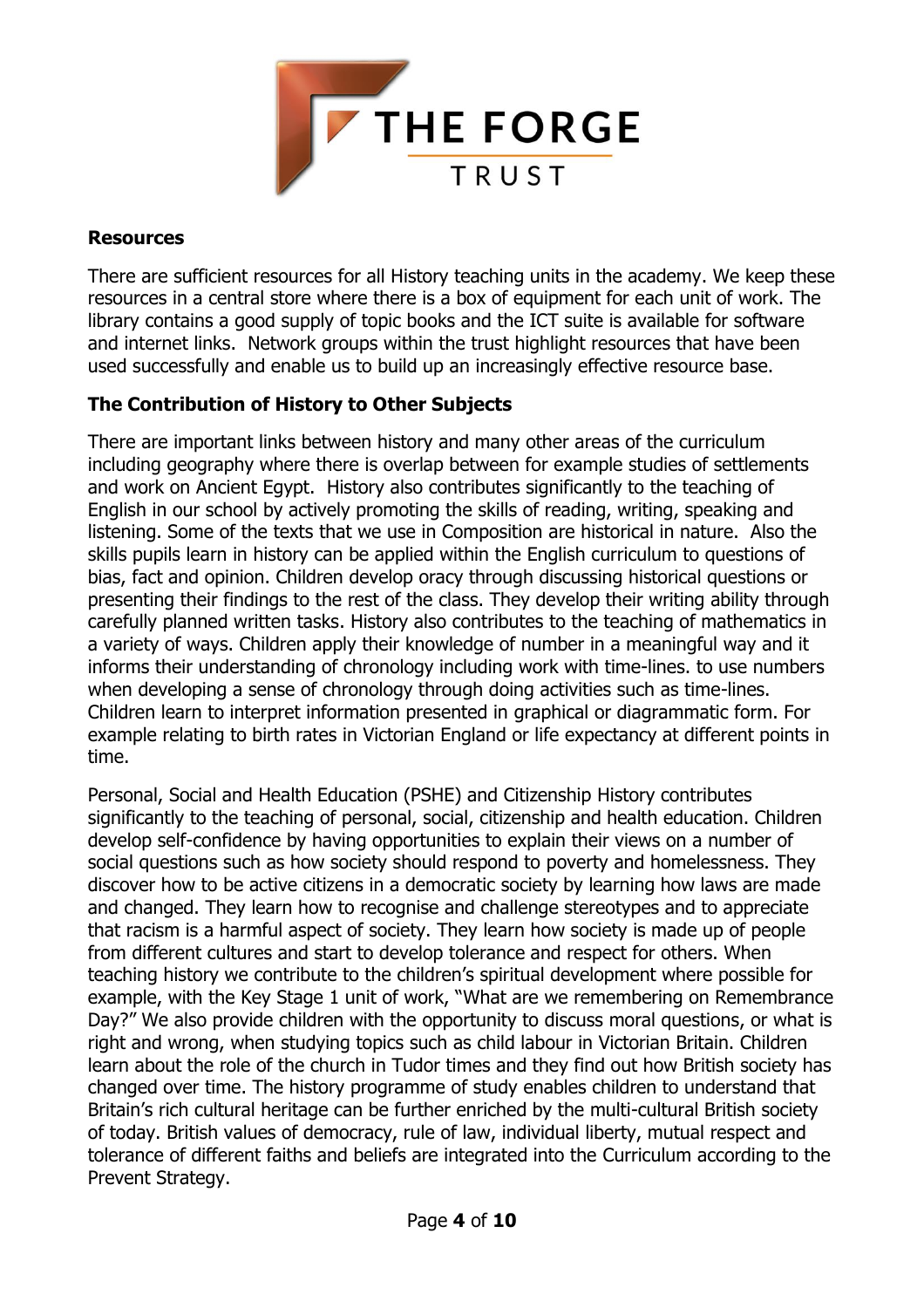

### **EYFS**

We teach History in reception classes as an integral part of the Understanding of the world work covered during the year. As the reception class is part of the Foundation Stage of the National Curriculum we relate the history side of the children's work to the objectives set out in the Early Learning Goals (ELGs) which underpin the curriculum planning for children aged three to five. History makes a significant contribution to the ELG objectives of developing a child's knowledge and understanding of the world through activities such as looking at old pictures of family/ friends or discovering the meaning of new and old in relation to their own lives.

#### **Assessment**

We assess children's work in history by measuring their understanding of a topic: we pre and end-test concept pyramids that contain all key concepts and vocabulary related to a specific topic. On completion of a piece of work the teacher marks the work and comments as necessary.

Reports to parents are completed at the end of the academic year when indicators are made to the individual's progress in this area of the curriculum, linked to National Curriculum age related standards. Subject Leaders use this information to supplement their knowledge of pupil achievement.

#### **Equal Opportunities**

Equal Opportunities. It is the responsibility of all teachers at The Forge Trust to ensure that children irrespective of ability, race, gender, age, faith, sexual orientation, and disability are given full access to the history curriculum and make the greatest possible progress in accordance with recent legislation. Please refer to the schools Equal Opportunities Policy.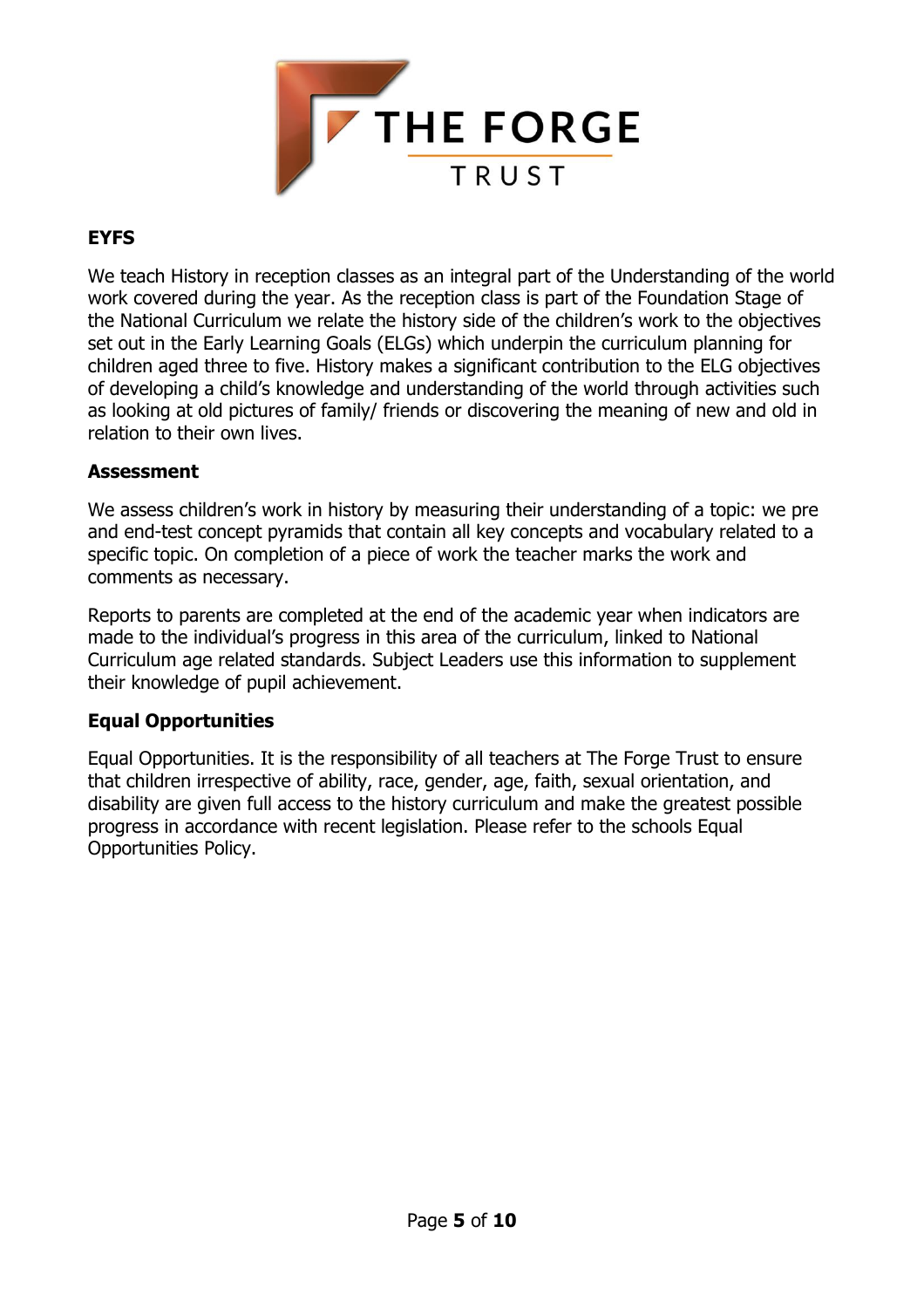

## **National Curriculum Objectives**

| <b>Key Stage</b> | <b>Subject Content</b>                                                                                                                                                                                                                                                                                                                                                                                                                                                                                                                                                                                                                                                                                                    |
|------------------|---------------------------------------------------------------------------------------------------------------------------------------------------------------------------------------------------------------------------------------------------------------------------------------------------------------------------------------------------------------------------------------------------------------------------------------------------------------------------------------------------------------------------------------------------------------------------------------------------------------------------------------------------------------------------------------------------------------------------|
| Key Stage 1      | Pupils should develop an awareness of the past, using common words and phrases relating to the<br>passing of time. They should know where the people and events they study fit within a<br>chronological framework and identify similarities and differences between ways of life in different<br>periods. They should use a wide vocabulary of everyday historical terms. They should ask and<br>answer questions, choosing and using parts of stories and other sources to show that they know<br>and understand key features of events. They should understand some of the ways in which we<br>find out about the past and identify different ways in which it is represented.                                         |
|                  | In planning to ensure the progression described above through teaching about the people, events<br>and changes outlined below, teachers are often introducing pupils to historical periods that they<br>will study more fully at key stages 2 and 3.                                                                                                                                                                                                                                                                                                                                                                                                                                                                      |
|                  | Pupils should be taught about:                                                                                                                                                                                                                                                                                                                                                                                                                                                                                                                                                                                                                                                                                            |
|                  | Changes within living memory. Where appropriate, these should be used to reveal aspects of<br>$\bullet$<br>change in national life;                                                                                                                                                                                                                                                                                                                                                                                                                                                                                                                                                                                       |
|                  | Events beyond living memory that are significant nationally or globally [for example, the<br>$\bullet$<br>Great Fire of London, the first aeroplane flight or events commemorated through festivals or<br>anniversaries];                                                                                                                                                                                                                                                                                                                                                                                                                                                                                                 |
|                  | The lives of significant individuals in the past who have contributed to national and<br>$\bullet$<br>international achievements. Some should be used to compare aspects of life in different<br>periods [for example, Elizabeth I and Queen Victoria, Christopher Columbus and Neil<br>Armstrong, William Caxton and Tim Berners-Lee, Pieter Bruegel the Elder and LS Lowry, Rosa<br>Parks and Emily Davison, Mary Seacole and/or Florence Nightingale and Edith Cavell];                                                                                                                                                                                                                                                |
|                  | Significant historical events, people and places in their own locality.<br>$\bullet$                                                                                                                                                                                                                                                                                                                                                                                                                                                                                                                                                                                                                                      |
| Key Stage 2      | Pupils should continue to develop a chronologically secure knowledge and understanding of<br>British, local and world history, establishing clear narratives within and across the periods they<br>study. They should note connections, contrasts and trends over time and develop the appropriate<br>use of historical terms. They should regularly address and sometimes devise historically valid<br>questions about change, cause, similarity and difference, and significance. They should construct<br>informed responses that involve thoughtful selection and organisation of relevant historical<br>information. They should understand how our knowledge of the past is constructed from a range<br>of sources. |
|                  | In planning to ensure the progression described above through teaching the British, local and<br>world history outlined below, teachers should combine overview and depth studies to help pupils<br>understand both the long arc of development and the complexity of specific aspects of the<br>content.                                                                                                                                                                                                                                                                                                                                                                                                                 |
|                  | Pupils should be taught about:                                                                                                                                                                                                                                                                                                                                                                                                                                                                                                                                                                                                                                                                                            |
|                  | Changes in Britain from the Stone Age to the Iron Age.                                                                                                                                                                                                                                                                                                                                                                                                                                                                                                                                                                                                                                                                    |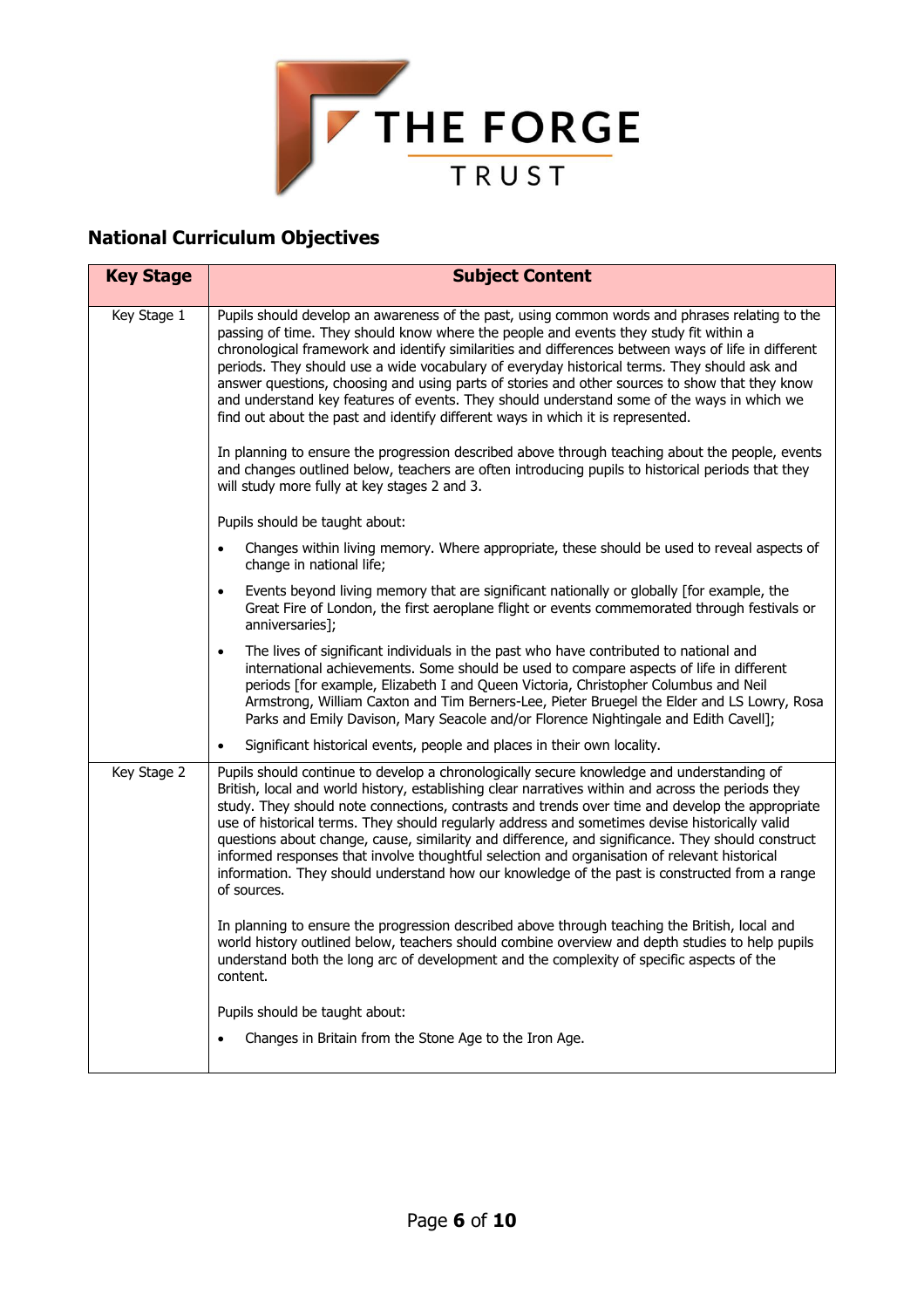

### **Monitoring**

It is the responsibility of the History co-ordinator to ensure the implementation of this policy, monitor standards, offer advice and support to staff, provide a model and promote excellence in children's achievements.

This will involve the following cycle:



The co-ordinator will ensure that development priorities are reflected in the Subject Action Plan. They will attend termly network meetings for History and work collaboratively with other leaders in The Forge Trust to improve the curriculum. CPD, standards and provision in the subject.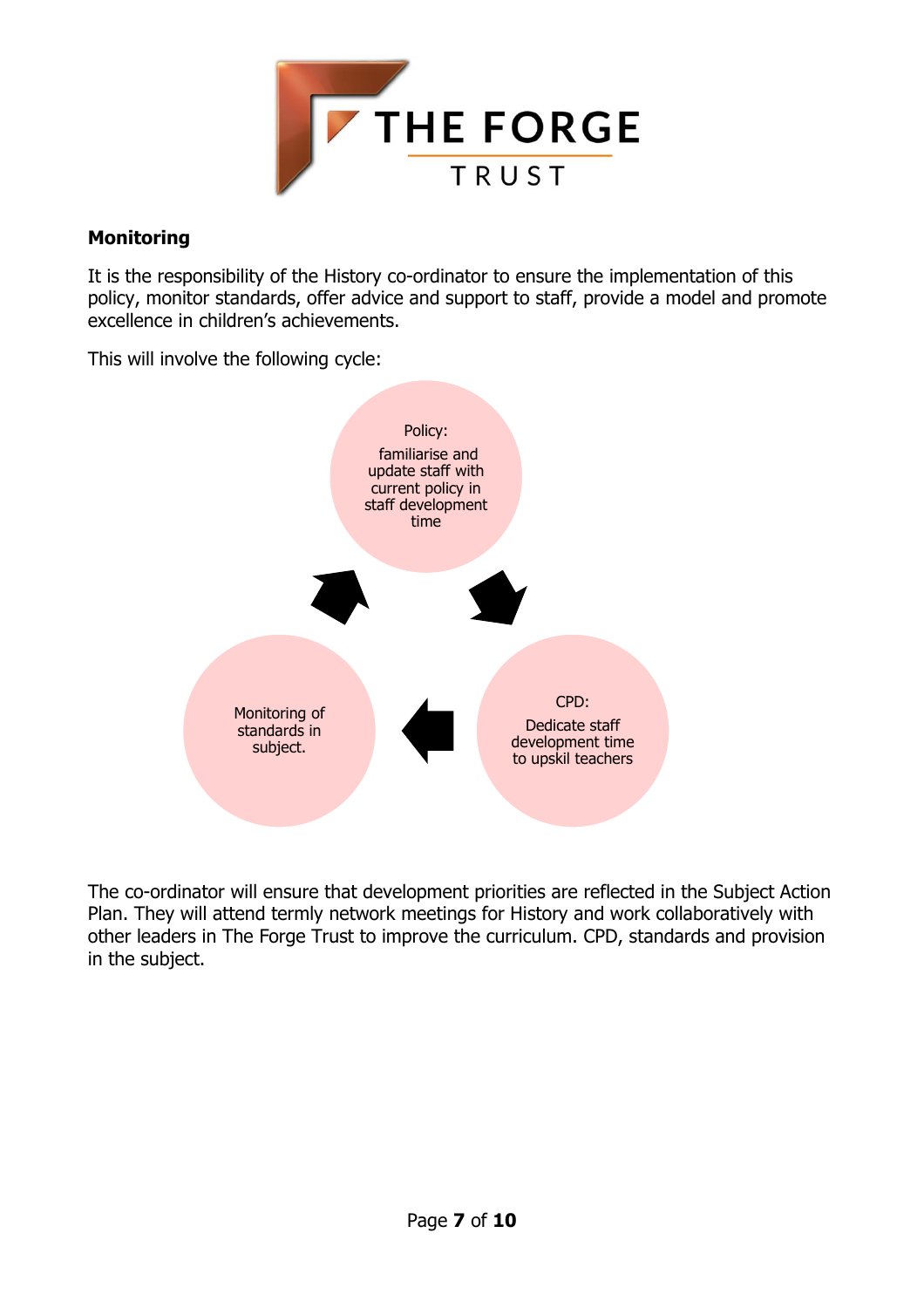

## Appendix 1: Progression in History through Skills - By the end of KS1

| Year<br><b>Group</b> | <b>Chronological</b><br><b>Understanding</b>                                                                                                                                                             | <b>Range and Depth of</b><br><b>Historical</b><br><b>Knowledge</b>                                                                                                              | <b>Interpretations of</b><br><b>History</b>                                                                                                                                          | <b>Historical Enquiry</b>                                                                                                               | <b>Organisation and</b><br><b>Communication</b>                                                                                       |
|----------------------|----------------------------------------------------------------------------------------------------------------------------------------------------------------------------------------------------------|---------------------------------------------------------------------------------------------------------------------------------------------------------------------------------|--------------------------------------------------------------------------------------------------------------------------------------------------------------------------------------|-----------------------------------------------------------------------------------------------------------------------------------------|---------------------------------------------------------------------------------------------------------------------------------------|
| Year 1               | Sequence events in<br>their life;<br>Sequence 3 or 4<br>artefacts from distinctly<br>different periods of<br>time;<br>Match objects to people<br>of different ages.                                      | Recognise the<br>$\bullet$<br>difference between<br>past and present in<br>their own and others'<br>lives;<br>They know and recount<br>episodes from stories<br>about the past. | Use stories to<br>encourage children to<br>distinguish between<br>fact and fiction;<br>Compare adults talking<br>about the past-how<br>reliable are their<br>memories?               | Find answers to simple<br>$\bullet$<br>questions about the<br>past from sources of<br>information. For<br>example, artefacts.           | Communicate their<br>knowledge through:<br>Discussion<br>Drawing pictures<br>Drama.role play<br>Making models<br>Writing<br>Using ICT |
| Year 2               | Sequence artefacts<br>closer together in time-<br>check with reference<br>book;<br>Sequence photographs<br>etc. from different<br>periods of their life;<br>Describe memories of<br>key events in lives. | Recognise why people<br>did things, why events<br>happened and what<br>happened as a result;<br>Identify differences<br>between ways of life at<br>different times.             | Compare two versions<br>of a past event;<br>Compare pictures or<br>photographs of people<br>or events in the past;<br>Discuss reliability of<br>$\bullet$<br>photos/accounts/stories | Use a source-observe<br>$\bullet$<br>or handle sources to<br>answer questions about<br>the past on the basis of<br>simple observations. |                                                                                                                                       |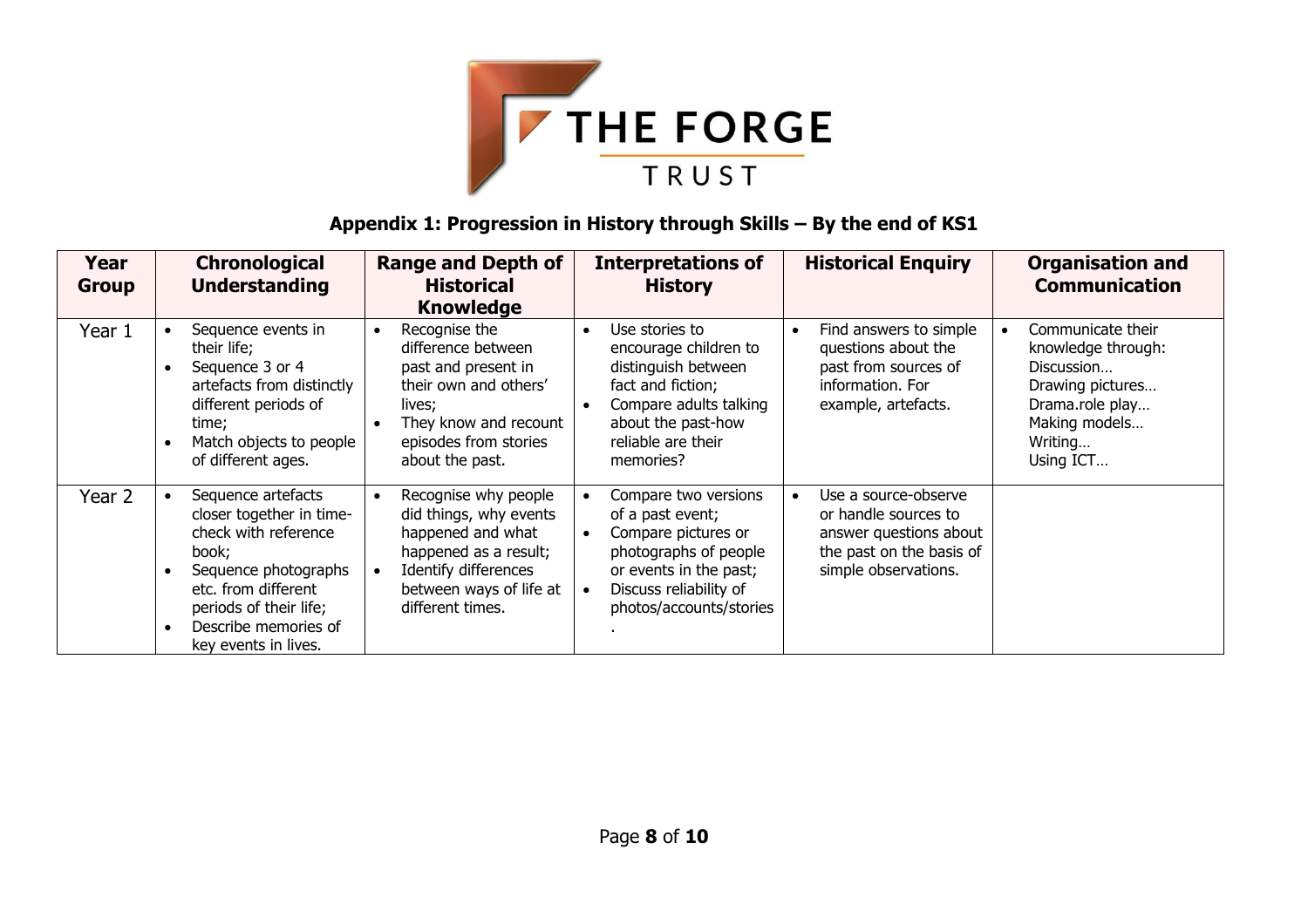

## **Appendix 2: Progression in History through Skills – By the end of Year 3 and Year 4**

| Year<br>Group | <b>Chronological</b><br><b>Understanding</b>                                                                                                                                                         | <b>Range and Depth of</b><br><b>Historical</b><br><b>Knowledge</b>                                                                                                                                                                                          | <b>Interpretations of</b><br><b>History</b>                                                                                                                                                                                                                                 | <b>Historical Enquiry</b>                                                                                                                                                                                                                                                                      | <b>Organisation and</b><br><b>Communication</b>                                                                                        |
|---------------|------------------------------------------------------------------------------------------------------------------------------------------------------------------------------------------------------|-------------------------------------------------------------------------------------------------------------------------------------------------------------------------------------------------------------------------------------------------------------|-----------------------------------------------------------------------------------------------------------------------------------------------------------------------------------------------------------------------------------------------------------------------------|------------------------------------------------------------------------------------------------------------------------------------------------------------------------------------------------------------------------------------------------------------------------------------------------|----------------------------------------------------------------------------------------------------------------------------------------|
| Year 3        | Place the time studied<br>on a time line;<br>Use dates and terms<br>related to the study<br>unit and passing of<br>time:<br>Sequence several<br>events or artefacts.                                 | Find out about every<br>$\bullet$<br>day lives of people in<br>time studied;<br>Compare with our life<br>today;<br>Identify reasons for<br>and results of people's<br>actions;<br>Understand why people<br>$\bullet$<br>may have wanted to do<br>something. | Identify and give<br>reasons for different<br>ways in which the past<br>is represented;<br>Distinguish between<br>different source-<br>compare different<br>versions of the same<br>story;<br>Look at representations<br>$\bullet$<br>of the period-museum,<br>cartoons etc | Use a range of sources<br>$\bullet$<br>to find out about a<br>period;<br>Observe small details-<br>$\bullet$<br>artefacts, pictures;<br>Select and record<br>$\bullet$<br>information relevant to<br>the study;<br>Begin to use the library<br>and internet for<br>research.                   | Communicate their<br>knowledge through:<br>Discussion<br>Drawing pictures<br>Drama/role play<br>Making models<br>Writing<br>Using ICT. |
| Year 4        | Place events from<br>period studied on time<br>line;<br>Use terms related to<br>the period and begin to<br>date events;<br>Understand more<br>$\bullet$<br>complex terms. For<br>example, BC and AD. | Use evidence to<br>$\bullet$<br>reconstruct life in time<br>studied;<br>Identify key features<br>and events of time<br>studied;<br>Look for links and<br>effects in time studied;<br>Offer a reasonable<br>$\bullet$<br>explanation for some<br>events.     | Look at the evidence<br>$\bullet$<br>available;<br>Begin to evaluate the<br>usefulness of different<br>sources;<br>Use text books and<br>historical knowledge.                                                                                                              | Use evidence to build<br>$\bullet$<br>up a picture of a past<br>event:<br>Choose relevant<br>$\bullet$<br>material to present a<br>picture of one aspect of<br>life in time past;<br>Ask a variety of<br>$\bullet$<br>questions;<br>Use the library and<br>$\bullet$<br>internet for research. | Recall, select and organise<br>historical information;<br>Communicate their<br>knowledge and<br>understanding.                         |